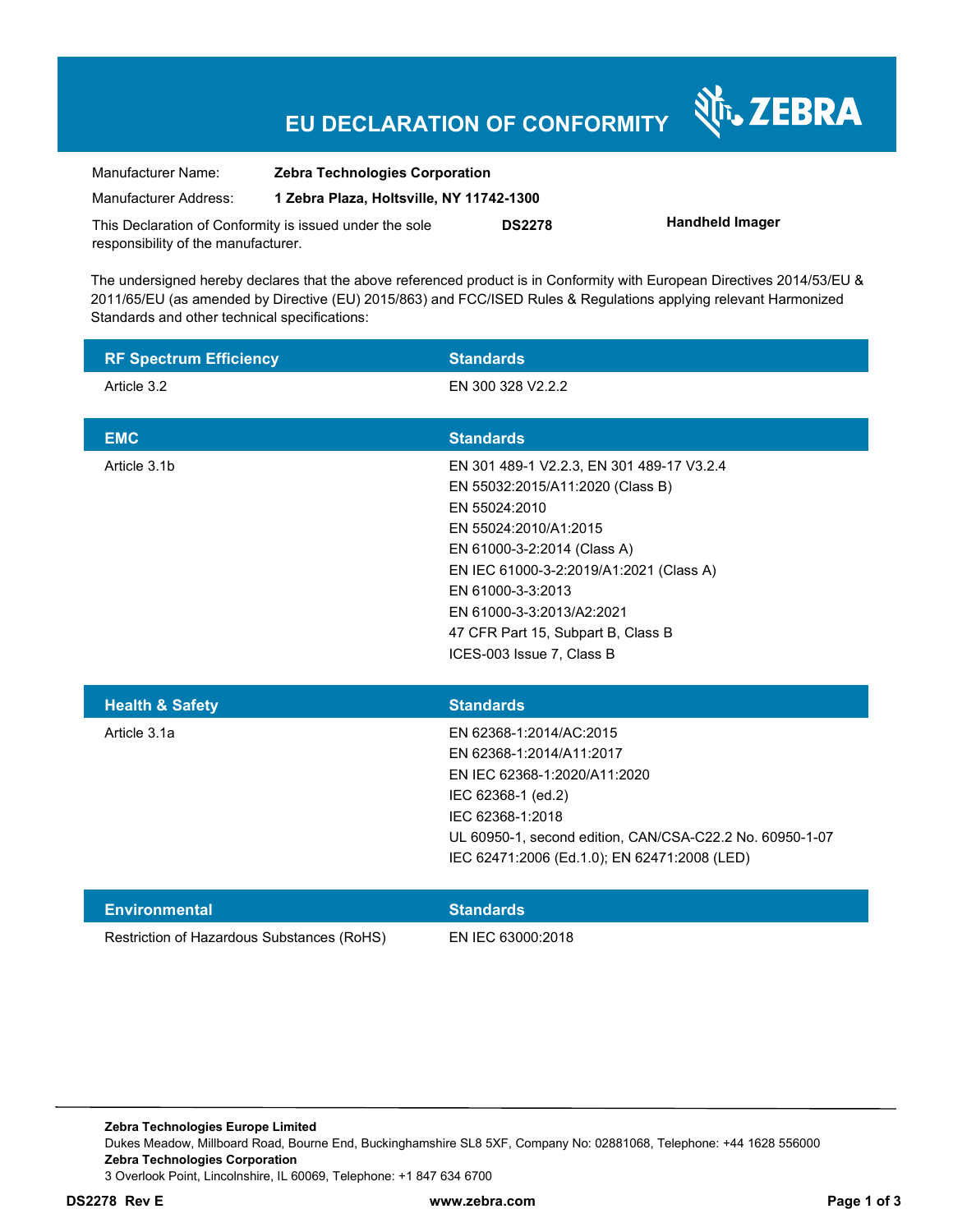## **EU DECLARATION OF CONFORMITY**

With regard to Directive 2014/53/EU, the conformity assessment procedure referred to in Article 17.2(b) and detailed in Annex III has been followed with the involvement of the following Notified Body for Articles 3.1a, 3.1b and 3.2: **CTC advanced GmbH**, Untertürkheimer Str. 6 – 10 66117 Saarbrücken, Germany

EC-Type Examination Certificate number: T817904E-01-TEC

Assessed Articles: 3.1a, 3.1b, 3.2

US company representative for FCC Supplier's Declaration of Conformity (47 CFR Part 2.1071 to 2.1077) is Larry Zhou and can be reached at larry.zhou@zebra.com.

#### **Signed on behalf of Zebra Technologies Corporation**

Place: Bourne End

*(Signature of authorized person)* Date of Affixing the CE Mark: 8 June 2017 Marco Belli Rev: E Sr. Manager, Regulatory **Date: 1 April 2022** 

र्शे<sub>ि</sub> ZEBRA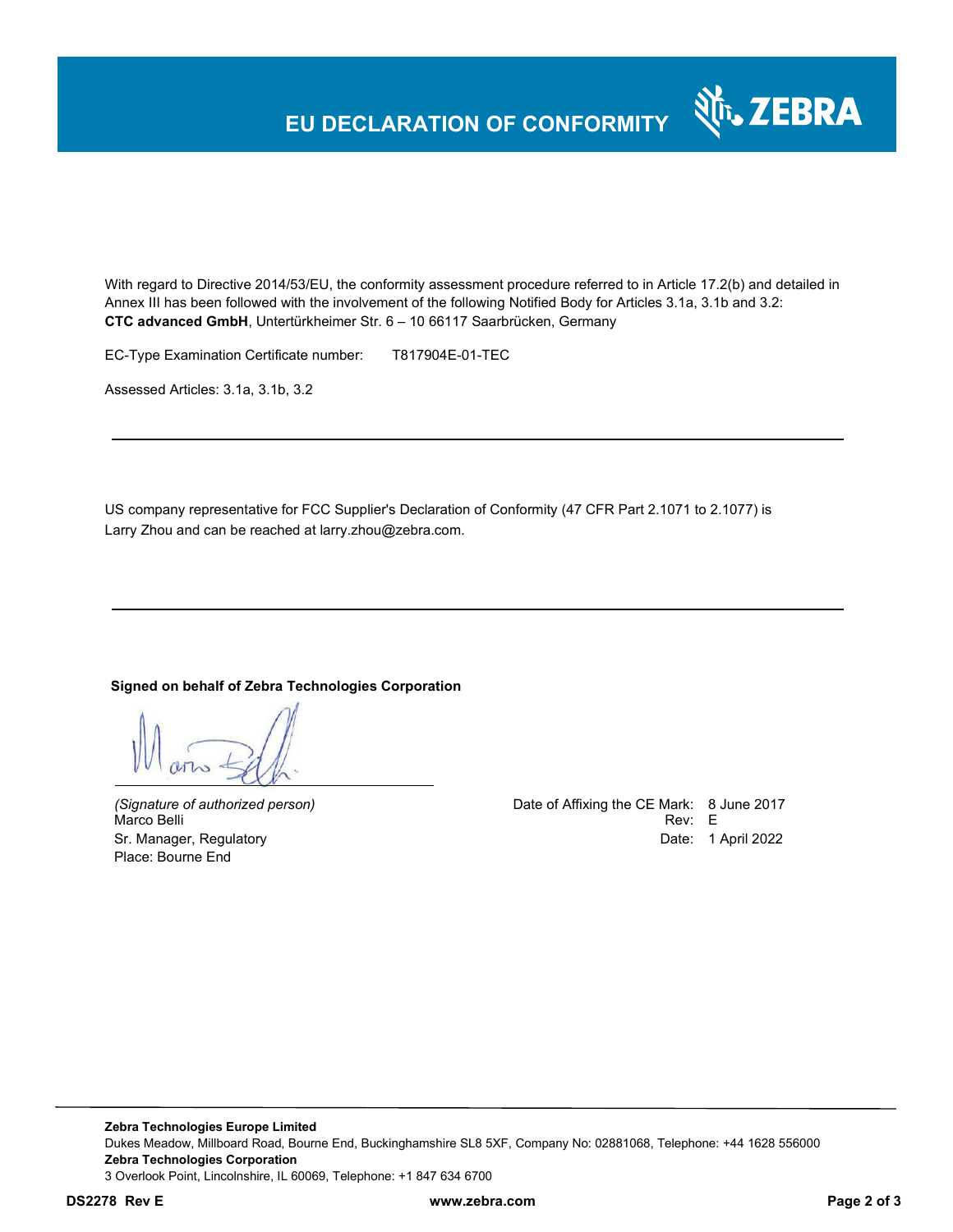# **EU DECLARATION OF CONFORMITY**



#### **Appendix A**

#### **EU Operating frequencies and maximum power levels**

**Technology Operating Frequencies/Bands Maximum Transmit power level**  Bluetooth 2400 MHz – 2483.5 MHz 10dBm

#### **Accessories:**

**Description Model** None None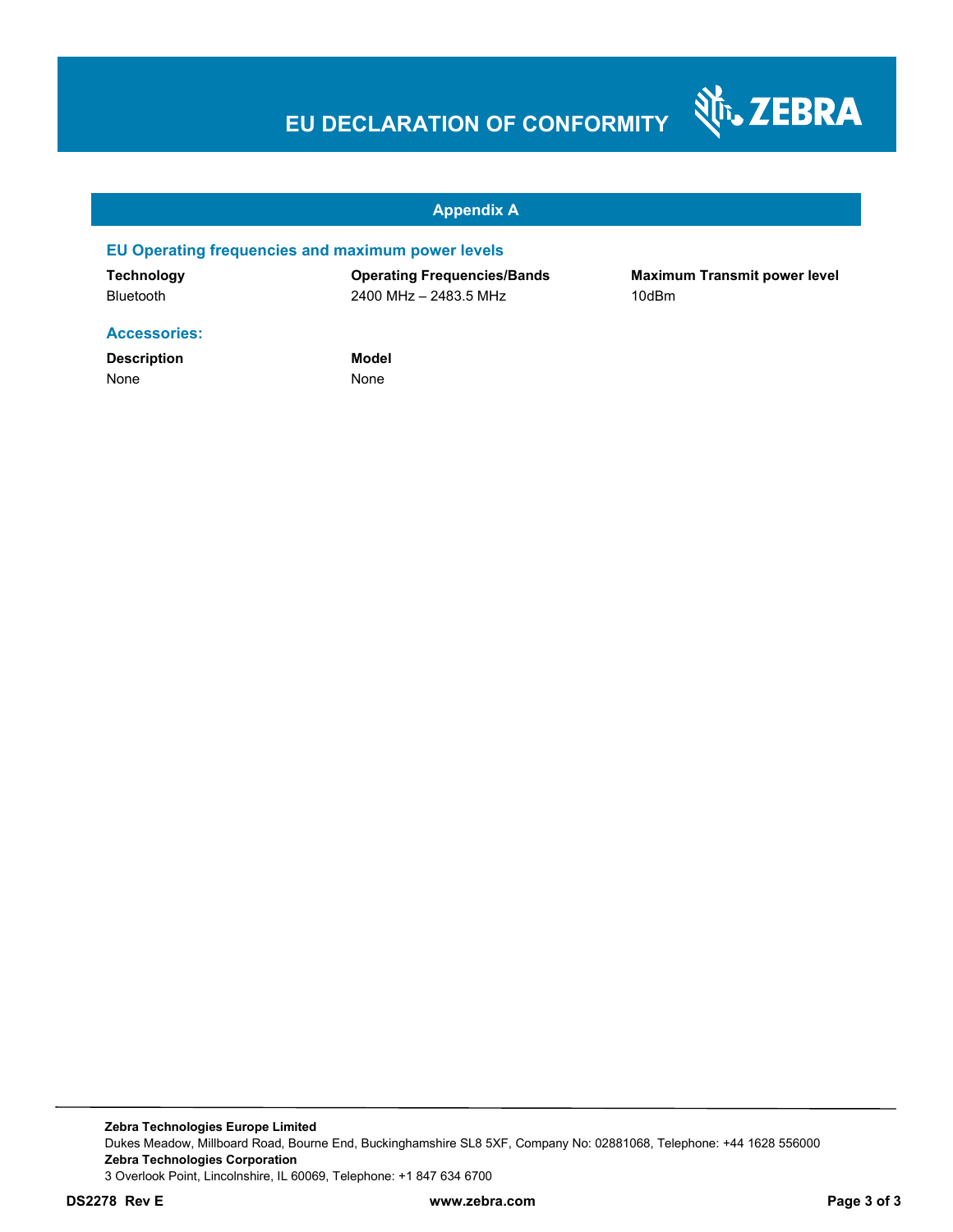## **DECLARATION OF CONFORMITY**



#### **Appendix B**

### **Regulatory Markings DS2278**

| $ {\bf R}!$ c-17778                                                                                                          | <b>ANATEL</b><br>03521-17-08726                                                                                                                                                                                             |                                                                                                                         |
|------------------------------------------------------------------------------------------------------------------------------|-----------------------------------------------------------------------------------------------------------------------------------------------------------------------------------------------------------------------------|-------------------------------------------------------------------------------------------------------------------------|
| Argentina                                                                                                                    | <b>Brazil</b>                                                                                                                                                                                                               | <b>Belarus</b>                                                                                                          |
| ertified for use in Hong Kong<br>經驗證可在香港使用<br>Certificate No. 證書號碼<br>HK0011701645<br>通訊事務管理局<br>COMMUNICATIONS<br>AUTHORITY | Approval numbers must be listed<br>NO. 60578/SDPPI/2019<br><b>PLG. ID 3788</b><br>NO. 60766/SDPPI/2019<br><b>PLG. ID 4773</b><br>NO. 69285/SDPPI/2020<br><b>PLG. ID 3788</b><br>NO. 69537/SDPPI/2020<br><b>PLG. ID 4773</b> | מספר אישור אלחוטי של משרד התקשורת 51-60465<br>אסור להחליף את האנטנה המקורית של המכשיר ולא<br>לעשות בו כל שינוי טכני אחר |
| <b>Hong Kong</b>                                                                                                             | Indonesia                                                                                                                                                                                                                   | <b>Israel</b>                                                                                                           |
| This product has been<br><b>Type Approved by Jamaica</b><br><b>SMA-DS2278</b>                                                | RAZB/04A/0517/S(17-1487)                                                                                                                                                                                                    | NOM<br>IFETEL: RCPZEDS17-0573                                                                                           |
| Jamaica                                                                                                                      | <b>Malaysia</b>                                                                                                                                                                                                             | <b>Mexico</b>                                                                                                           |
| <b>AGREE PAR L'ANRT MAROC</b><br>Numéro d'agrément: MR 15792<br><b>ANRT 2018</b><br>Date d'agrément: 12/02/2018              | Connection and use of this communications<br>equipment is permitted by the Nigerian<br><b>Communications Commission</b>                                                                                                     | Approved by PTA (Year)<br>Paki stan Telecom Authority                                                                   |
| <b>Morocco</b>                                                                                                               | Nigeria                                                                                                                                                                                                                     | <b>Pakistan</b>                                                                                                         |
| <b>CONATEL</b><br>RN: 2017-06-0000179                                                                                        | 륃<br>Commissic<br><b>Type Approval Number:</b><br>ESD-1714916C                                                                                                                                                              | И005 20                                                                                                                 |
| Paraguay                                                                                                                     | <b>Philippines</b>                                                                                                                                                                                                          | <b>Serbia</b>                                                                                                           |

**Zebra Technologies Europe Limited** 

Dukes Meadow, Millboard Road, Bourne End, Buckinghamshire SL8 5XF, Company No: 02881068, Telephone: +44 1628 556000 **Zebra Technologies Corporation** 

3 Overlook Point, Lincolnshire, IL 60069, Telephone: +1 847 634 6700